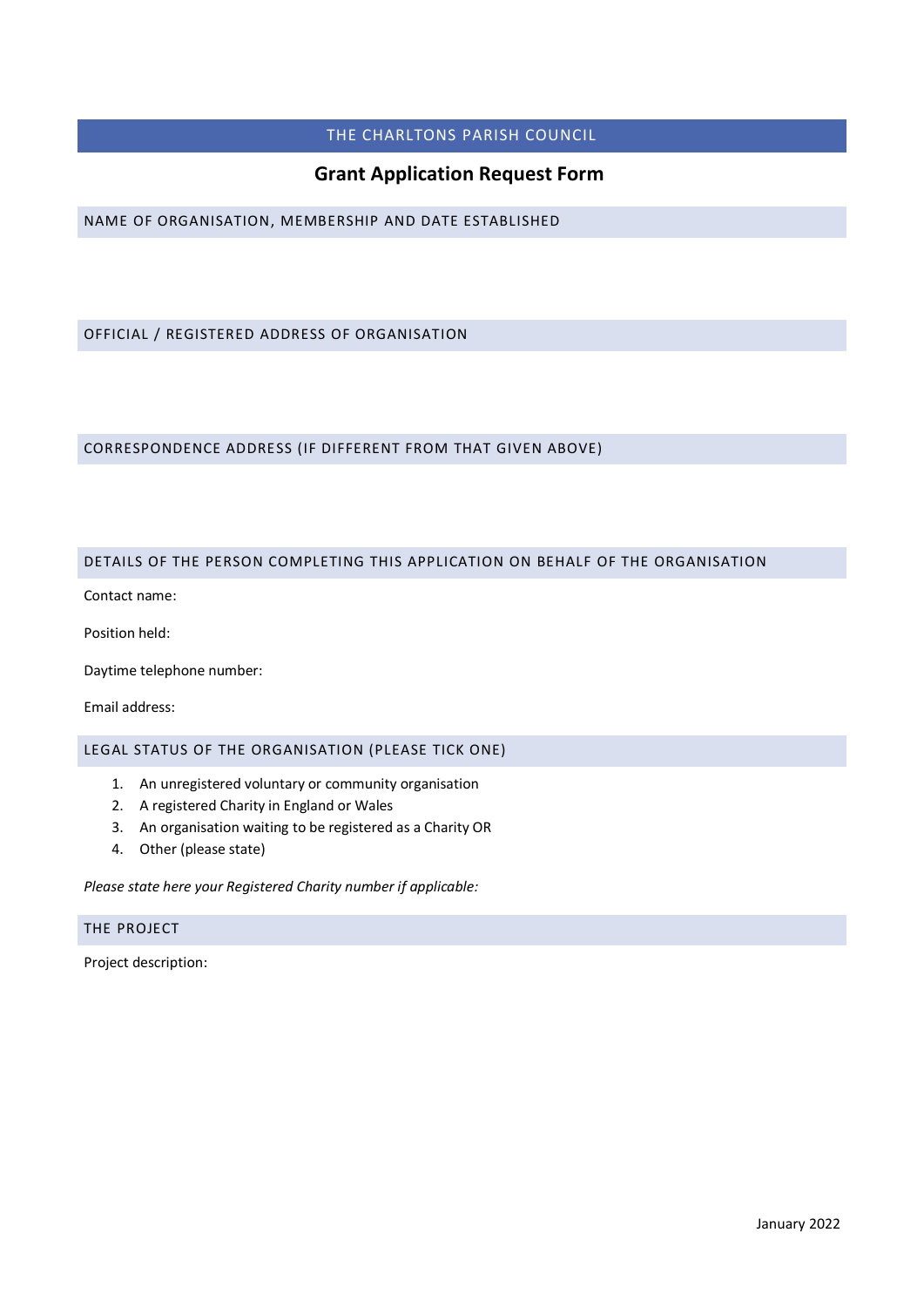Project background:

Project benefits in relation to this Parish, our Parishioners and Visitors:

Total cost of the project: £

Total amount of grant requested: £

# COMPLIANCE WITH EQUAL OPPORTUNITIES & SAFEGUARDING TO ENSURE ALL PEOPLE RECEIVE FAIR AND EQUITABLE ACCESS TO SERVICES AND ORGANISATIONS IN THE PARISH, PROMOTING EQUALITY, ELIMINATING DISCRIMINATION, AND INCREASING OPPORTUNITY FOR ALL.

| Does your organisation have a current and up to date Equal Opportunities Policy? | YES. | NO. |
|----------------------------------------------------------------------------------|------|-----|
| Does your organisation have a current and up to date Safeguarding Policy?        | YES  | NO. |

*Please circle YES or NO in each case as appropriate. If YES – please enclose a copy.*

### FINANCIAL INFORMATION

A copy of your organisation's latest annual accounts must be enclosed with this application.

### **In addition**:

If your accounts show a one-off or an accumulated surplus, please state the amount and what you plan to spend it on.

If your organisation holds financial reserves, please state for what purpose they are held.

If your reserves or surplus are greater that the grant requested, please explain why you have made this application. You should advise us if the reserves or surplus amounts are to fulfil statutory responsibilities.

#### SUPPORTING INFORMATION

Please attach an additional sheet if any supporting information in respect of this application is needed.